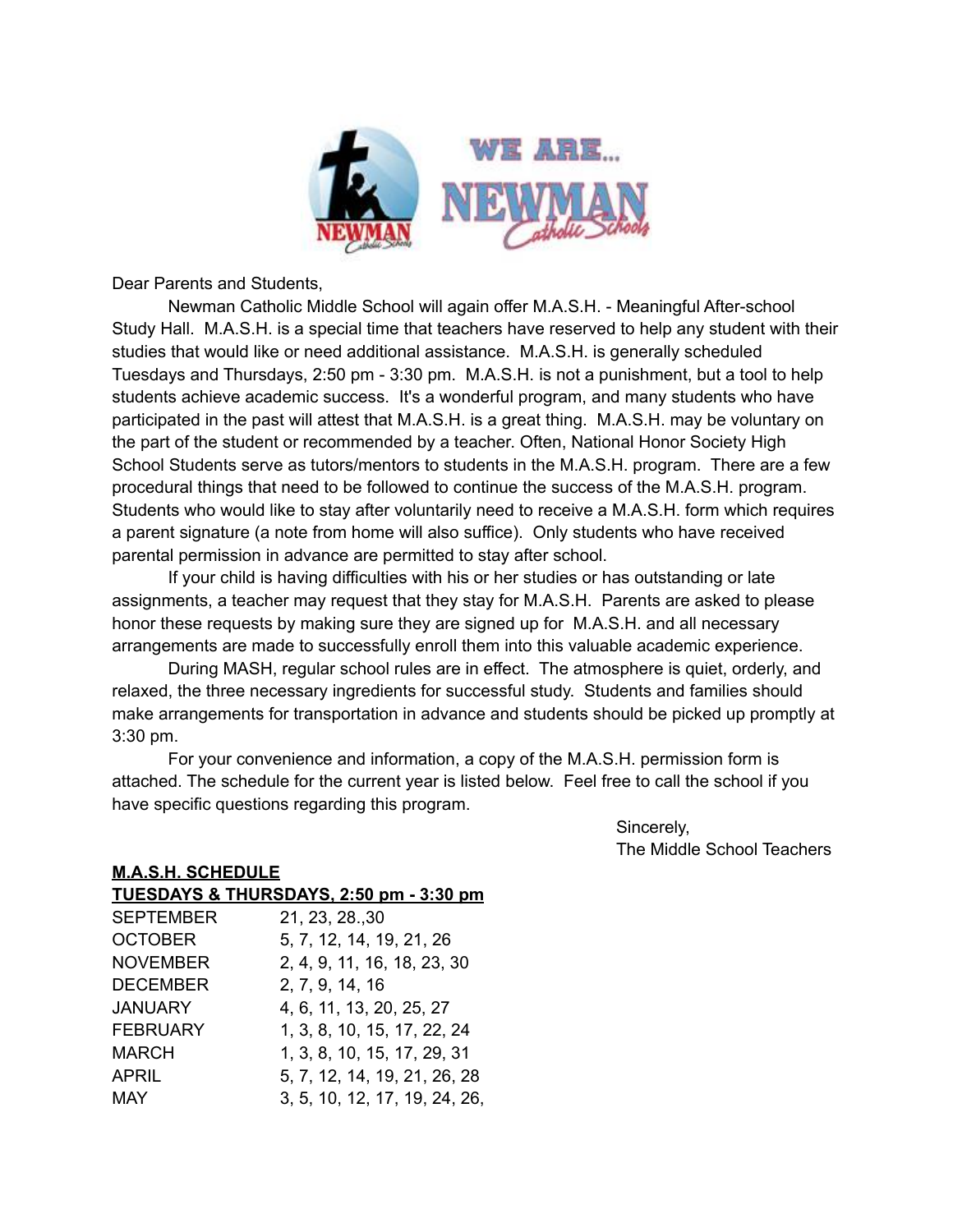## **M.A.S.H. - MEANINGFUL AFTERSCHOOL STUDY HALL Permission Form**

Dear Parent,

This form is used by the parent, child, and teacher to understand attendance in the M.A.S.H. program and grant permission for after school academic work time. M.A.S.H. meets on selected Tuesdays and Thursdays from 2:50 pm - 3:30 pm and is designed to provide your child with extra work time, academic help, and a quiet place to work. Often, high school students serve as tutors/mentors during this time. Parents and students must sign the permission section below in order for your child to participate in M.A.S.H. Please arrange for transportation at 3:30 pm on the days that your child stays for M.A.S.H.

| <b>STUDENT NAME:</b> |  |
|----------------------|--|
| GRADF                |  |

My child will attend scheduled M.A.S.H dates and has my permission to do so. I understand that they are there to work on schoolwork in a quiet manner, get assistance as necessary per subject area or specific curriculum task, and use this time wisely as a valuable academic experience and resource. Failure to comply with this may result in dismissal from the program.

Parent Signature:\_\_\_\_\_\_\_\_\_\_\_\_\_\_\_\_\_\_\_\_\_\_\_\_\_\_\_\_\_\_\_\_\_\_\_\_\_\_\_\_\_\_\_\_\_\_\_\_\_\_\_\_\_\_\_\_ Date:

I will attend scheduled M.A.S.H dates. I understand that I am there to work on schoolwork in a quiet manner, get assistance as necessary per subject area or specific curriculum task, and use my time wisely as a valuable academic experience and resource. Failure to comply with this may result in dismissal from the program.

| Student Signature: |  |
|--------------------|--|
| Date:              |  |

| Teacher Signature: |  |
|--------------------|--|
| Date:              |  |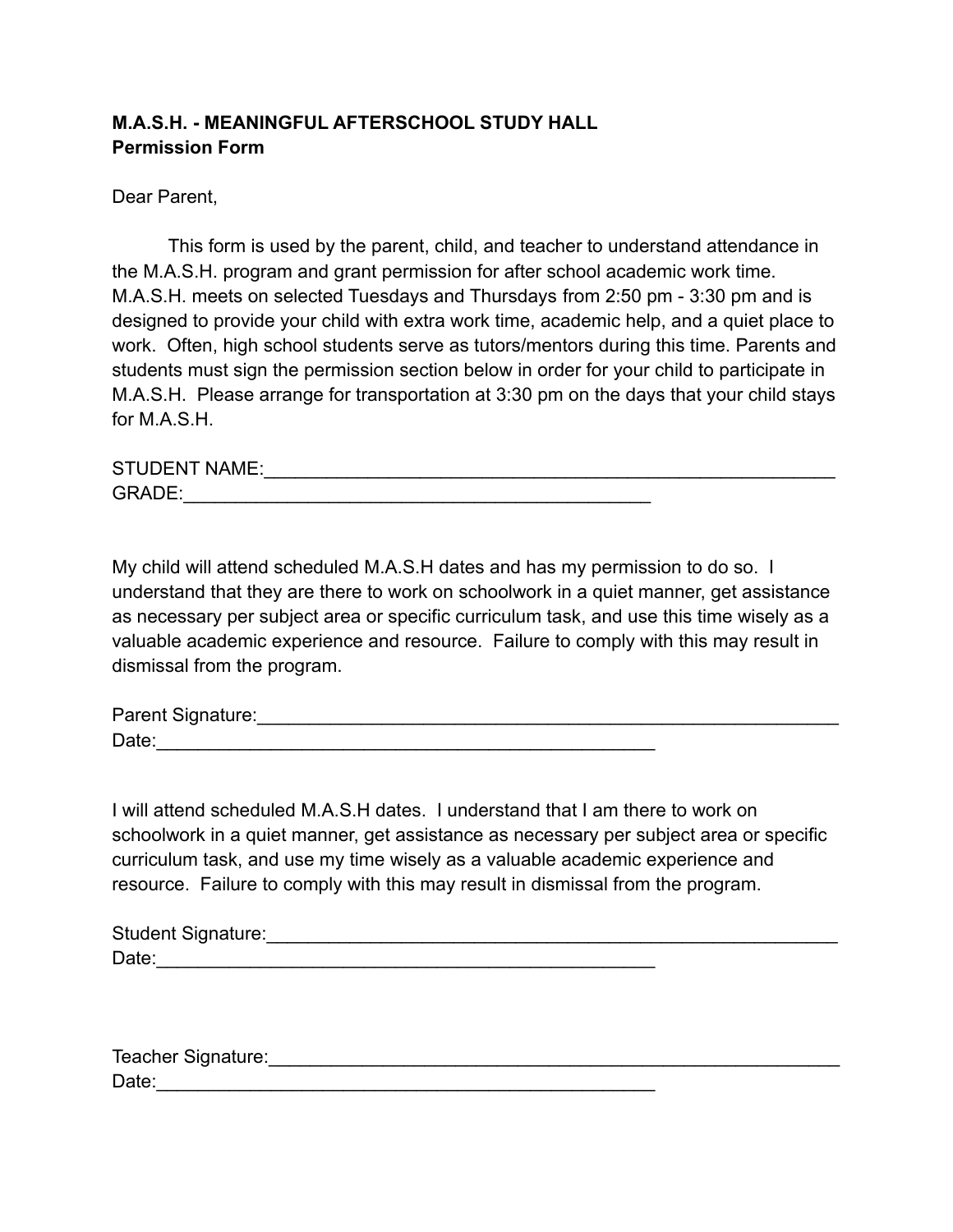## M.A.S.H. MEANINGFUL AFTER SCHOOL STUDYHALL GENERAL GUIDELINES and PROCEDURES FOR TEACHERS

1. Meeting selected Tuesdays and Thursdays, 2:50 pm - 3:30 pm OR other days by individual arrangement.

2. There are two ways to become part of M.A.S.H.

Voluntary Students arrange on their own with a particular teacher if they would like to receive extra help.

Recommended Teachers send a M.A.S.H. form home with the student. (Please note: all families will be receiving a M.A.S.H packet. You would send home another letter at a later date if needed.) Teachers are recommended to seek a parental signature stating yes/no their child will attend M.A.S.H.

3. Voluntary - Ideally, students arrange in advance which teacher they wish to meet with. Teachers request at least one day's notice, so arrangements must be made by Wednesdays. Students must ask homeroom or any teacher for the required form. Teachers must get permission in writing from parent for student to remain after.

4. Parent Permission - since this falls outside of the "regular" school day and middle school students are still parent dependent, it's important to get some type of parent permission. Written permission is always the best! A signed MASH form or note from the parent should suffice. If it's a same day decision to stay after, a documented phone call and the teacher actually speaks with the parent to receive verbal permission. Save all MASH permission forms and turn in at the end of the year in a brown envelope labeled MASH parent permission.

5. Keep documentation of MASH attendance. This is important especially if a student has an IEP or ISP and is working on an individual plan - this is "proof" of extra/additional help.

6. Number of students per session - each teacher is responsible for managing their M.A.S.H. session enrollment as well as discipline of any students staying for them.

7. Communicate progress back to parents and students. A brief note in the assignment notebook might be all it takes to let parents/students know and it provides documentation.

8. Communicate involvement in M.A.S.H. with school counselor and Learning Resource Teacher (if applicable).

9. MASH dates are always listed on school calendar in the newsletter.

10. Enforce school rules during MASH. Do not allow eating, drinking, roaming the halls, etc.